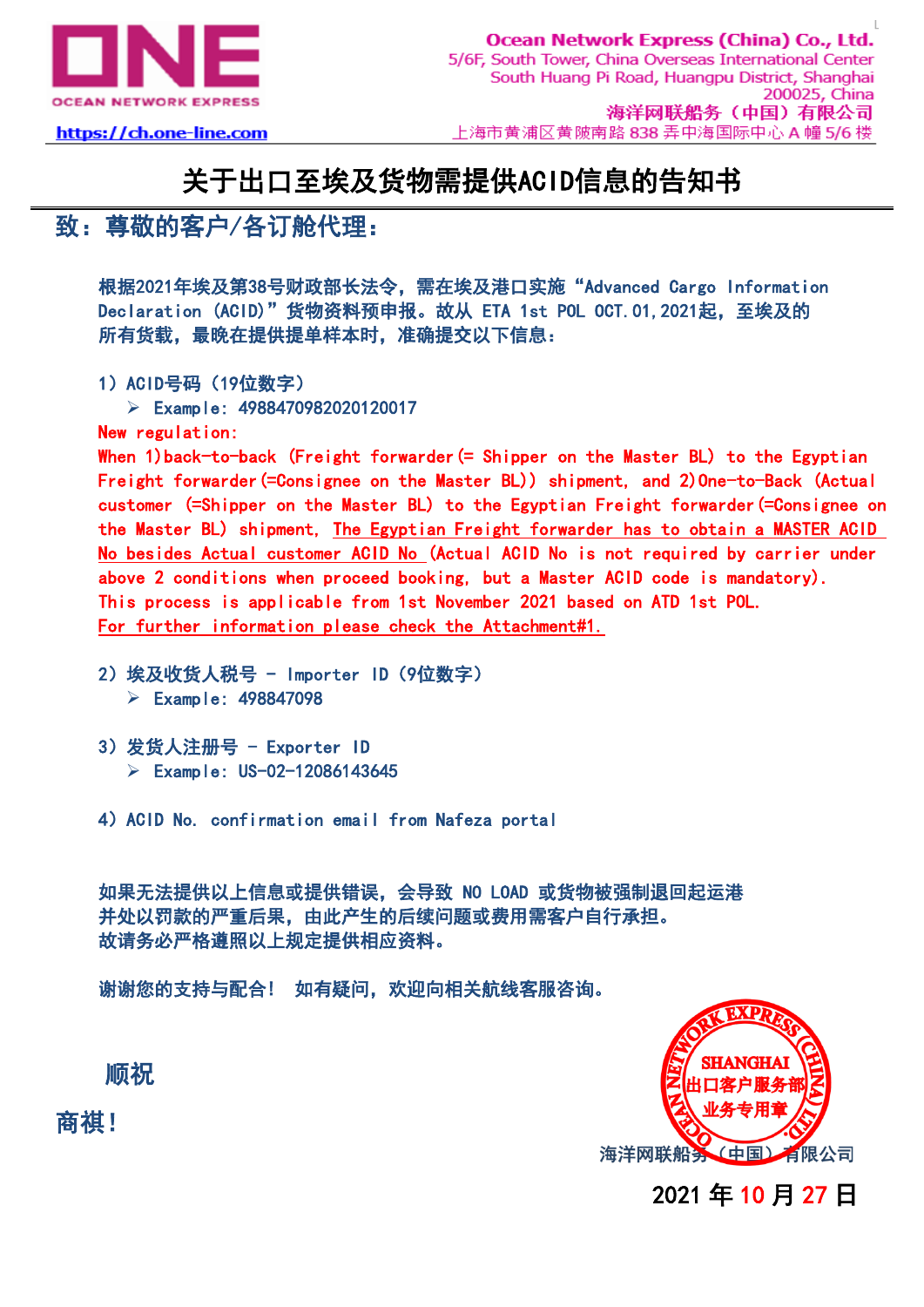## **Attachment#1**

The latest revised Egypt Advance Cargo Information (ACI) 22nd October 2021

Dear Valued ONE Customers,

Following the announcement made regarding Egyptian Customs law #207/202, Advance Cargo Information (ACI) on 15th October, ONE wish to make the announcement with the latest revised information.

A new announcement from the Egyptian customs authority has been published regarding Back-To-Back (Freight forwarder to Freight forwarder) shipment on 17th October.

Regarding the shipment exported from a freight forwarder (=Shipper on the Master BL) to an Egyptian freight forwarder (=Consignee on the Master BL) or exported from the Actual customer (=Shipper on the Master BL) to an Egyptian freight forwarder (= Consignee on the Master BL) to the destination Egypt, the customs formalities shall be performed as follows:

(1) The Egyptian importer shall login the Nafeza Portal and register the actual exporters information and the information of the shipment, according to the Executive Regulations of the customs law to obtain an ACID number (=Actual Customer ACID No).

(2) The Egyptian Actual importer and the Nafeza Portal shall notify the Actual exporter with the ACID number to insert the said number to the relevant shipment documents such as Packing list, commercial invoice etc.

(3) The Egyptian importer shall send the Actual customer ACID number which been issued against his shipment / shipments for the Egyptian Freight Forwarder.

(4) The Egyptian Freight Forwarder shall login the Nafeza Portal to register shipment request accordingly, to obtain a MASTER ACID No for the shipment, based on to the Actual customers ACID no. for the shipment / shipments of the Egyptian actual importer.

(5) The Egyptian Freight Forwarder and the Nafeza portal shall notify by email the foreign Freight Forwarder with the Master ACID No. in addition to Actual Customer ACID No. (in case of the shipper on the Master BL is the actual exporter, the Egyptian Freight Forwarder to inform the actual exporter).

(6) The Foreign Freight Forwarder shall login Verification services in the Nafeza portal to ensure the validity of the MASTER ACID no. and actual ACID No. for the shipment / shipments of the importer (in case of the shipper on the Master BL is the actual exporter, the actual exporter should take this step).

(7) The Foreign Freight Forwarder shall issue a HOUSE BILL(S) OF LADING, whereas the SHIPPER mentioned at each HOUSE BILL OF LADING is the actual shipper for the cargo and the CONSIGNEE is the actual Egyptian importer and include the actual ACID No. related to the shipment, and then the HOUSE BILLS OF LADING shall be handed to the actual Egyptian importer. (this step is only applicable for the case that the shipper on the Master BL is the foreign freight forwarder).

(8) Each actual foreign Exporter shall upload his House Bill(S) of Lading with the other related cargo documents on CARGO X website.

(8-a) When actual exporter is the shipper on the Master BL, no House Bill(s) of Lading will be issued. Therefore, upload packing list, commercial invoices etc. on CARGO X website.

(9) The Foreign Freight Forwarder shall notify the shipping line booking office with the MASTER ACID no. Exporter registration